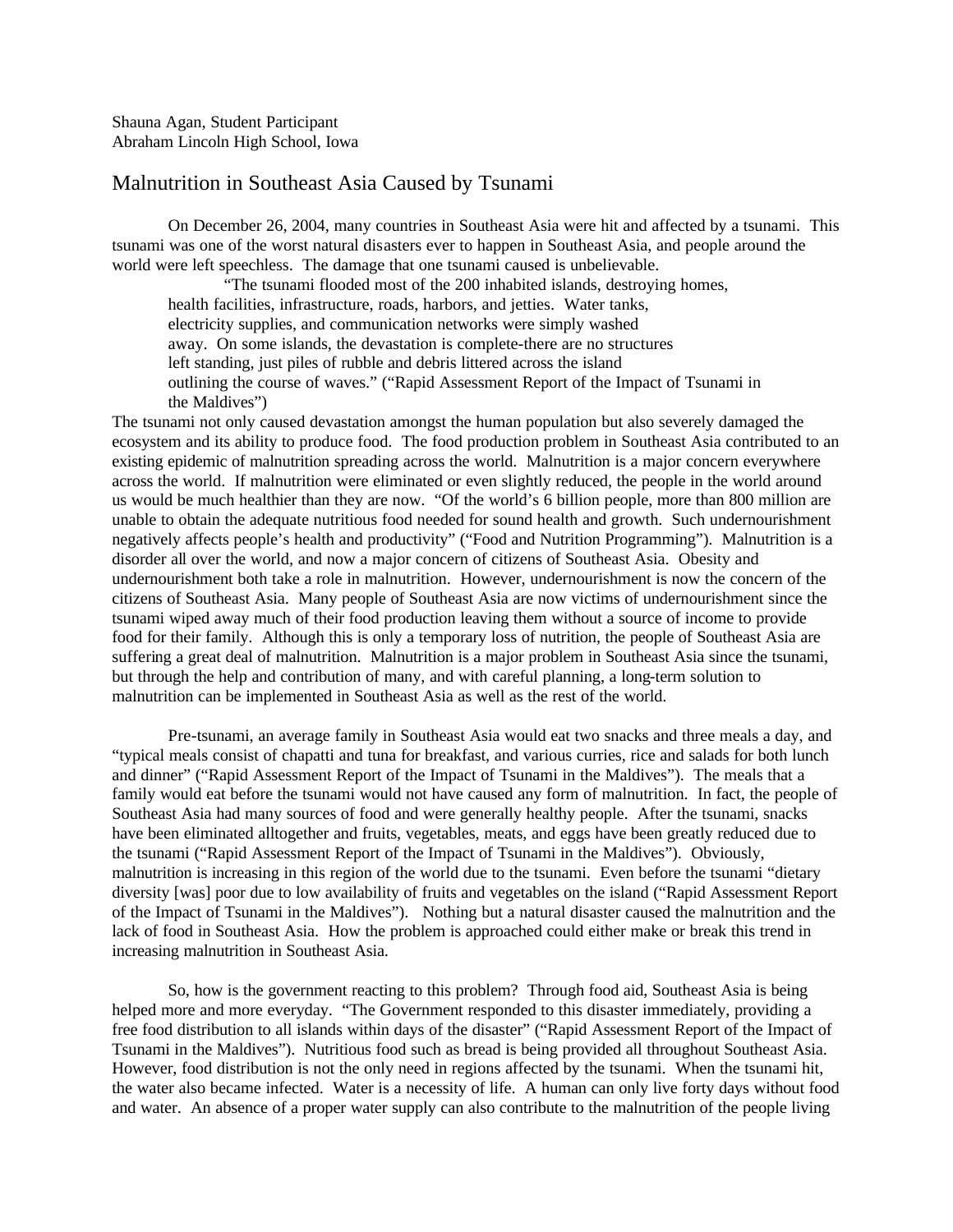in Southeast Asia. The government also responded quickly to this problem. "[Lampuuk, Aceh] is still today reliant on daily deliveries of water, courtesy of local and international NGOs...This water is purely for cooking and drinking purposes only" (Lipscombe). With very few options, the governments in Southeast Asia continue to try to help people in need with food supply. However, they can only help to a certain extent. Once the government has done all they can, what happens next? It has been said that, "[Sri Lanka's] already tight food supply situation could worsen further in 2005/06" ("Tsunami Devastates Asian Food Production"). The government may not be able to supply food forever, and agricultural assistance may be required in order to help the farmers get on the right track of producing food once again. "Relief efforts must ensure that local farmers and fisher folk hit by the tsunami receive all the assistance needed to cover their food needs and to restart farming and fishing as soon as possible" ("Tsunami Devastates Asian Food Production"). Although the citizens and governments of Southeast Asia may work hard and create temporary relief efforts, what will happen next? What happens after all the money and food that were a temporary relief are gone?

Millions of jobs were destroyed when the tsunami hit in December leaving families with a problem of finding money to provide food to their family. An average family in Southeast Asia contains about four to five people. "Before the tsunami, [a fisherman] made \$1095 every month" (Lynch). After the tsunami, this same fisherman is left without a job and is relying on financial aid (Lynch). "All of them have lost their jobs...All the fishermen, all the traders, the professionals, the small businessmen," (Lynch). In some cases, already poverty-stricken families struggle more than ever before because of the loss of their jobs. "The majority of the households were poor even before the Tsunami. According to the survey, almost 80 percent used to spend less than Rs. [Southeast Asia Currency] 10,000 per month or US \$100. For a household with four to five members this means less than a dollar per day/person" ("Tsunami Situation Report"). Suggesting that income is in direct correlation with malnutrition, Dr. Bipin Verma of the World Health Organization states the facts about malnutrition in Southeast Asia.

"The low income and the high food expenditure are clearly associated with the poor diet consumed by the affected people even before the tsunami. Food intake particularly of fish and pulses has decreased considerably since December 26. This puts a large number of households at a high risk of nutrient deficiencies (especially micronutrients), and especially women, as they are usually the first to reduce meals when food is scarce...food access is still a problem for about 600,000 to 650,000 people who lost assets and source incomes." ("Tsunami Situation Report")

Obviously, without money, a person will have a hard time surviving. Food is crucial for living, so if one can't buy food it would be hard to survive unless they had access to agricultural crops or natural water supply, and even those have been washed away and infected. "The tsunami has washed away agricultural crops, seeds, tools, and fertilizers. People are reporting that the soil and water for irrigation are still too salty to begin replanting, even if they had the seeds and tools ("Rapid Assessment Report of the Impact of Tsunami in the Maldives"). The worst part now is that the crops can not be replanted for a while and the crops already on the ground were washed away.

"The 2005 main season paddy maize crops, to be harvested from Malchon were already on the ground when the tsunami struck Sumatra. The island is the second in Indonesia in terms of rice production. Together, the two worst affected provinces account for about 10 percent of the aggregate national rice output in a normal year." ("Tsunami Affected Countries Face Severe Local Food Security Problems") The farmers who are now losing money by not being able to produce more food because of the tsunami also lost money by having their already planted crops be washed away. The tsunami not only contributed to malnutrition in Southeast Asia but also that of the rest of the world. People with no source of income to buy food and no agricultural way to produce food will become malnourished. The tsunami meant no jobs for people. No jobs for people meant no source of income for them and their families. No source of income for them and their families meant no source of food. Also, the tsunami wiping away the rice meant no way to provide agricultural means on their own and also took away the jobs of farmers who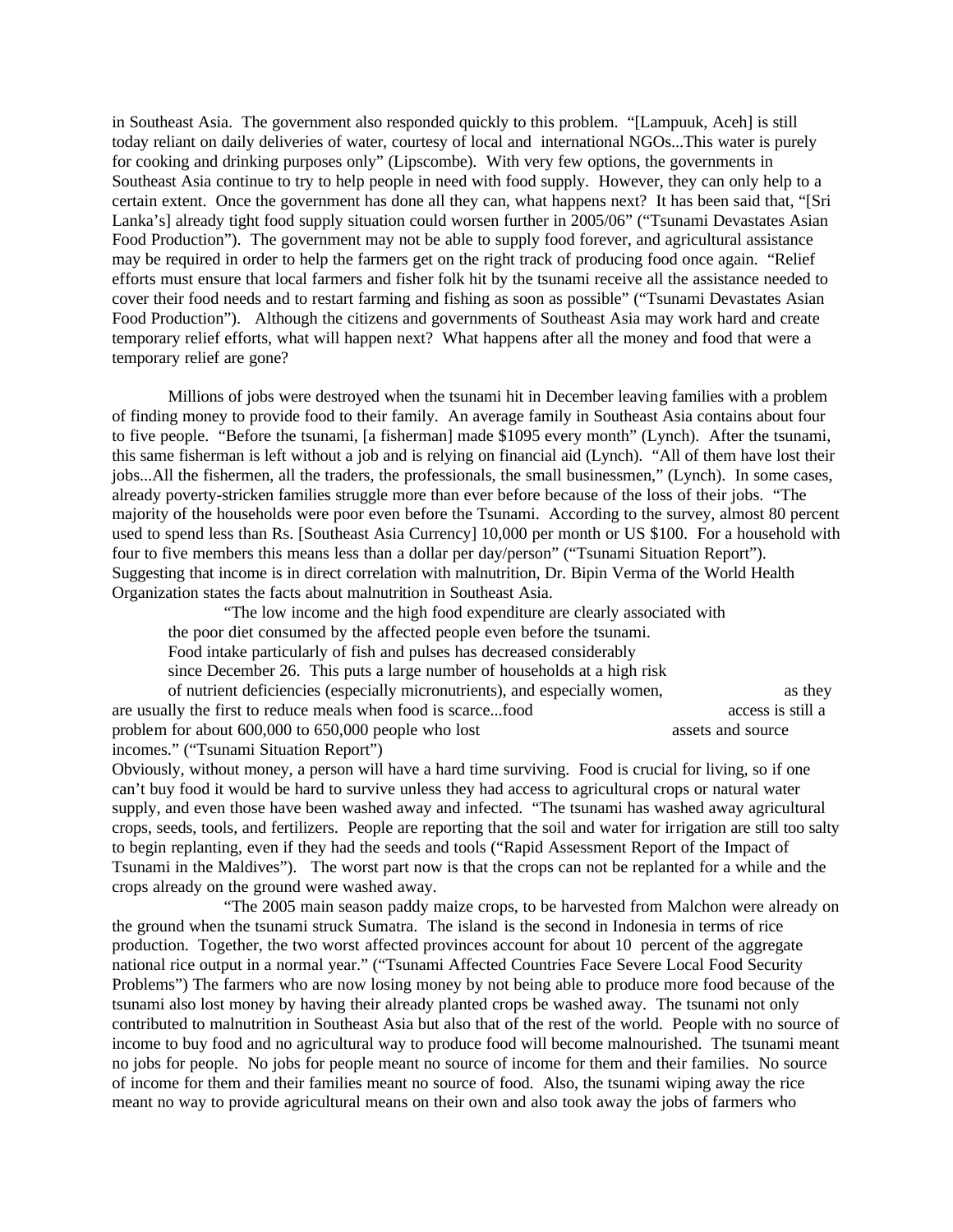provided rice to the rest of the world. Clearly, the tsunami not only affected the malnutrition in one region, but continues to contribute to malnutrition around the world.

Obviously, the people and the governments in Southeast Asia have a major problem on their hands for which they are seeking a long-term solution. In the meanwhile, all the people can rely on is temporary relief. In a report prepared by World Food Programme, they made their suggestion on how Southeast Asia should go about solving their problem.

"During the time it takes for WFP food stocks to arrive in the country, WFP Maldives should assist the Government in targeting food assistance using their own in-country stocks. WFP should then replace these stocks, and furthermore, should give consideration to replacing some of the Government Stocks distributed freely immediately after the tsunami. Given the costs that will be faced in the up-coming reconstruction, the alleviation of funds spent through free food distribution by the Government could then be used and be of benefit to the reconstruction efforts." ("Rapid Assessment Report of the Impact of Tsunami in the Maldives") This suggestion by Maldives Rapid Assessment uses government aid to provide food for the citizens until they are back on their feet. Once people can provide for themselves and are no longer in need of food supply, the money once used for food is then used for reconstruction of Southeast Asia. This plan consists of short-term as well as long-term investments and solutions. Malnutrition will be alleviated because families will be given nutritious food through food-aid when food aid would have no longer been provided. When families can provide for themselves once again, and be able to have a balanced nutritious meal like they had before the tsunami, food aid will no longer be provided. Through this process, the citizens of Southeast Asia will be able to eat healthy once again and will once again be employed and be able to provide a balanced meal to their families. Malnutrition will be taken care of if a balanced nutritious meal is obtained.

My suggestion to the problem of malnutrition in the affected countries in Southeast Asia is to provide a certain amount of money from government funds and nonprofit organizations, and businesses to get them back on their feet. This will create employment for people so that they can provide food to their families. As for food supply, the government can only do so much. Mandatory food supply, such as water, should be provided for a certain amount of time for free until the water company is back to purifying water again. As for nutritious food, it should be shipped in and provided for free to the families who are in need the most. After a certain amount of time, it should be provided for a reduced price until the agricultural crops in Southeast Asia are back to producing food. In order to encourage people to eat healthy food, government subsidies should be put in place for the people to buy nutritious foods at a reduced cost while food with little or no nutritious value may not receive the subsidy or even be taxed to help prevent the people from eating junk food obsessively. This will allow good eating habits to become the norm and will discourage the consumption of nonnutritional food. With these suggestions, problems and loopholes are bound to occur. The government may not have enough money to provide to all these funds. Maybe they could provide to only a few companies, but not the whole group of companies. On the other hand, who is to say who needs the most help. There would never be a fair way to go about distributing the money. Although problems may occur, the governments of Southeast Asia do need to map some sort of path of reconstruction, whether they take other peoples' or other governments' suggestions or use their own.

Through all the problem fixing and reconstruction in Southeast Asia, one of the main focuses, however, needs to be malnutrition. "Many people are unable to buy food because they have lost their income and livelihoods. And local food production took a hit when boats and fisheries were destroyed and agricultural land flooded," (Pearson). This is one of the most important problems that exists right now in Southeast Asia. A solution needs to be put into act immediately. Even if employment is not solved, if crops can't grow for a few years, if nothing can be changed quickly, how are children or adults going to become nourished again? How is the malnourishment problem going to be solved? Well, it can never completely be solved because there will always be people who eat whatever they wish, but what about the people who choose to eat healthy? If they have no money to buy food and no way to agriculturally get a balanced meal,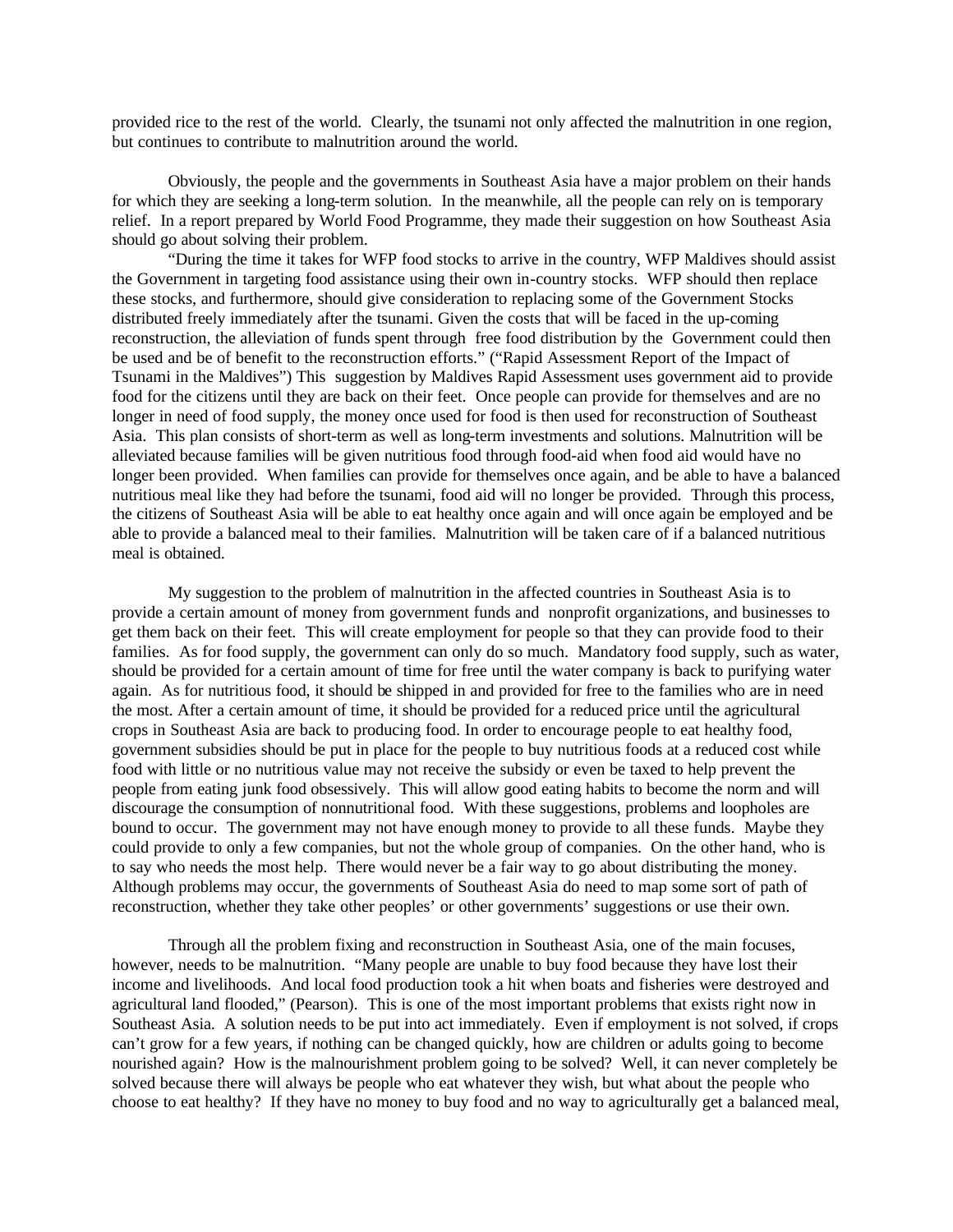what happens to them? Government aid should come into place then. Southeast Asia should allow citizens who can prove to the government that they need aid to receive free food through a service similar to food stamps. However, the catch should be that they will have to go to a cafeteria or an organized location such as a soup kitchen to eat the food and they should only be allowed to eat the food that will serve as a beneficiary to them nutritiously. Three nutritious meals should be provided a day so that families will have a balanced nutritional regiment in their daily lives. This will help solve the problem of malnutrition because it will provide well-balanced meals to the people of Southeast Asia who were unable to provide a decent meal to their families due to no or low income. Ultimately, the low income caused malnutrition because families were eating what they had in front of them, not necessarily what was nutritious for them. High demand of food means high prices for food as well for the people of Southeast Asia. As said before, food is in high demand throughout Southeast Asia where the tsunami hit, which means malnutrition is also high in this region as well.

Obviously, malnutrition is a major problem concerning the whole world at this time. No one thing can be pinpointed and blamed for this world-wide epidemic, not even the tsunami. It is said that, "malnutrition is a contributing factor in more than 50 percent of deaths among children under the age five worldwide" ("Food and Nutrition Programming"). The citizens of Southeast Asia are victims among that number. Since the tsunami hit, millions of civilians were left homeless and without a source of income to provide food for their families. This hurt these families because it allows them to become part of the malnourished population across the world. The children who were learning how to eat healthy before now face a problem because they are forced to eat nonnutritiously. It is crucial to children of young ages to learn how to eat proper when they are young so they will have good eating habits all of their lives. The tsunami contributed to the already existing malnutrition problem throughout Southeast Asia. People who could not face the climbing food prices before the tsunami, now face food prices that are twice as high as before, (Lynch). The governments in Southeast Asia are doing all they can. However, the people "will receive food aid only until [the] end of March [2005]" ("Tsunami Situation Report"). Most of that aid is coming from sources other than the governments. This aid is coming from other countries as well. The Southeast Asia governments need to start planning ahead for when that assistance runs out and establish a long-term solution. This long-term solution should consider every aspect of the problem of malnutrition. Food supply is a major step in helping cure malnutrition, but what next? Millions of people were left jobless after the tsunami; therefore, they are without the means to pay for food. Mainly, the food bought for cheap is the food that is not healthy. Families who wish to eat healthy will have to pay a little bit more money for their nutritious well being. This problem should be addressed in any long-term plans made by the governments in Southeast Asia. This is exactly why "the low income and the high food expendure are clearly associated with the poor diet consumed by the affected people even before the tsunami," ("Tsunami Situation Report"). Relief efforts are being made right now, but only society can change malnutrition for the future. Worldwide efforts must be made to put an end to malnutrition, and they must be made now.

## Works Cited

## "Food and Nutrition Programming." American Red Cross. 9 August 2005

<http://www.redcross.org/services/intl/0,1082,0\_445\_,00.html>.

## Lipscombe, Becky. "Aceh Village Still Battling for Water." BBC News. 3 June 2005. 9 August

2005. <http://news.bbc.co.uk/1/hi/world/asia-pacific/4603755.stm>.